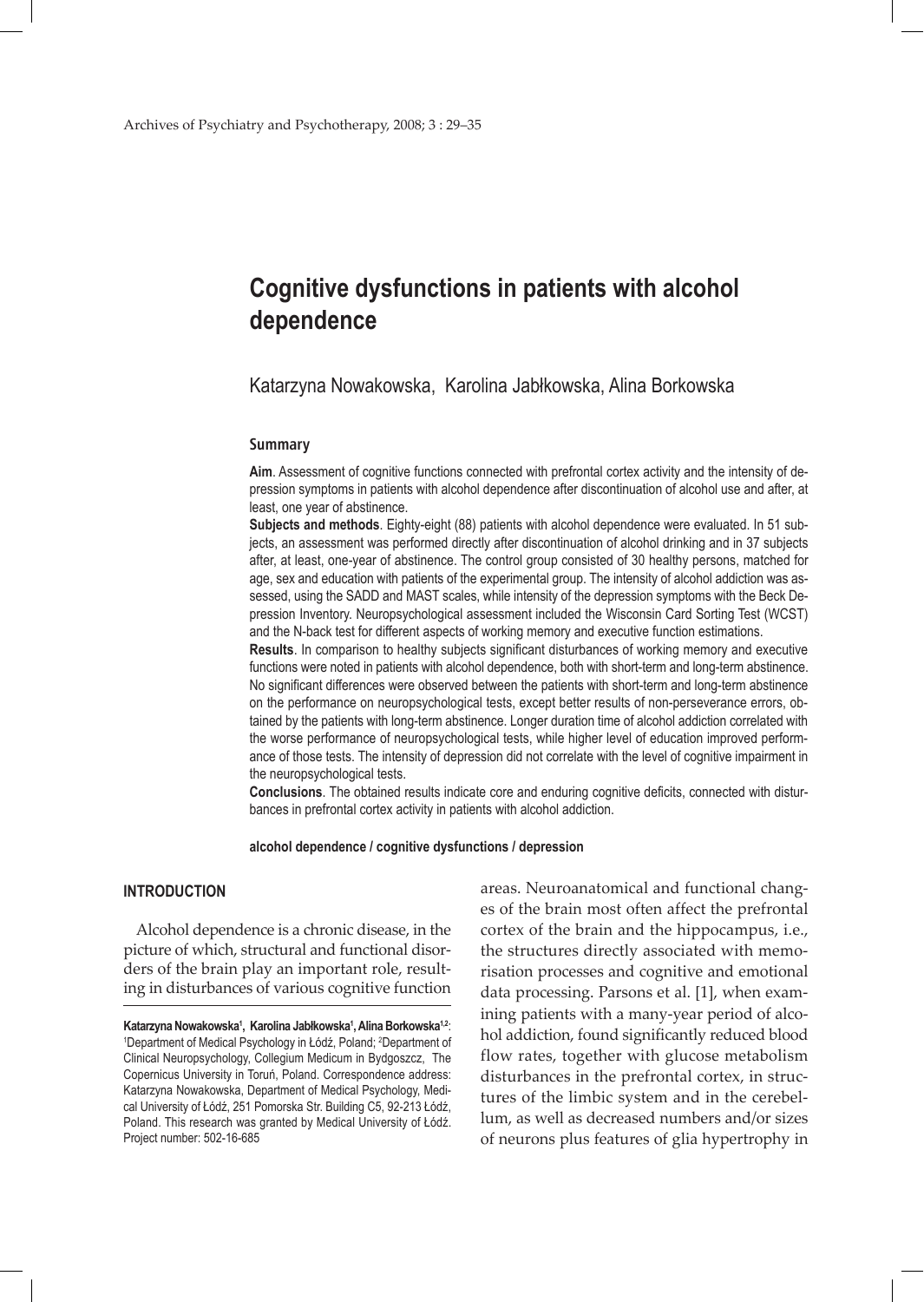the hippocampus and in the frontal cortex with a reduced number of neuronal connections in these brain structures. The changes, which occur within the prefrontal cortex, the hippocampus and the cerebellum, are, basically, fixed in character, and not decreasing after drinking discontinuation [2, 3].

 Neuropsychological studies indicate progressive disturbances of cognitive functions, mainly with regards to memory and the, so-called, frontal functions, in the majority of patients with the alcohol dependence syndrome. [1, 4, 5, 6, 7]. These disturbances are responsible for disorders in the working memory and affect executive functions, planning and solution of complex problems or undertaken decisions. These disorders constrain the possibilities of flexible changes of action strategies, reduce behaviour control and suppress psychosocial adaptation abilities [4, 5, 8, 9, 10].

The studies, as reported in this paper, aimed at evaluating the working memory and executive functions, associated with functions of the brain prefrontal cortex, and the enhancement of depression features in alcohol-addicted persons, either immediately after alcoholic trance or after a longer period of stable abstinence.

# **SUBJECTS AND METHODS**

#### **Subjects**

The study involved eighty-eight (88) patients with alcoholic disease (67 male and 21 female) from the city of Łódź, and the towns of Pabianice and Żyrardów, at the age between 21 and 58 years (the mean age: 43±9 years), treated in an inpatient environment and at an outpatient clinic of addiction therapy. The diagnosis of alcohol dependence was obtained, following the ICD – 10 Classification. Only those patients were included into the study in whom no other serious psychic or neurological diseases had been identified.

The experimental group was divided into two subgroups:

- a. Subgroup 1: fifty-one (51) patients, immediately after alcoholic trance, (13 women, 38 men), who had drunk liquor in an amount of, at least, 5 "standard drinks" a day for, at least, three consecutive days within two weeks before the study. The standard drink was defined as 360 ml of beer, 120 ml of wine or 37 ml of vodka.
- b. Subgroup 2: 37 persons (8 women and 29 men), who had maintained full abstinence for, at least, one year before the study.

The control group included 30 normal persons (7 women and 23 men), matched by sex, age and education to the alcohol-dependent patients. None of the controls had overused alcohol or suffered from any serious somatic, psychic or neurological disease.

Table 1 presents demographic characteristics of the group of patients with alcohol dependence and of healthy subjects.

|                       | Addicted persons | Healthy persons |  |  |
|-----------------------|------------------|-----------------|--|--|
|                       | $n = 88$         | $n = 30$        |  |  |
| Age (years)           | $43.1 + 8.9$     | $42.5 + 8.0$    |  |  |
| Sex (number; group %) |                  |                 |  |  |
| women                 | $N = 21$ ; 24%   | $N = 7; 23%$    |  |  |
| men                   | $N = 67$ ; 76%   | $N = 23; 77%$   |  |  |
| Education (years)     | $11.6 + 2.3$     | $12.3 + 3.0$    |  |  |

Table 1. Demographic characteristics of the studied groups of alcohol-addicted and healthy persons. The mean values + SD

Statistically insignificant differences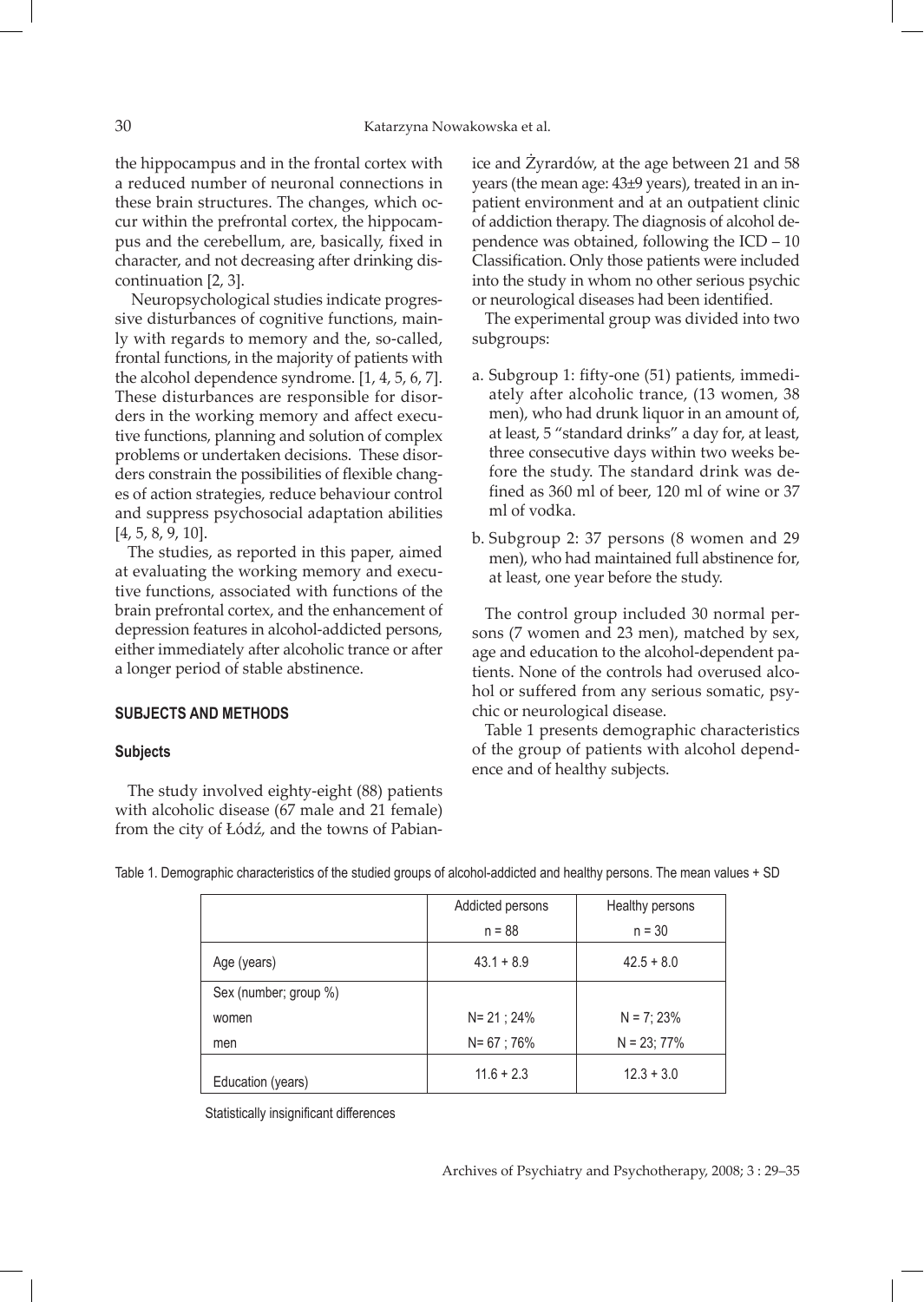## **Methods**

#### 1. Psychometric evaluation

The evaluation of depressive symptom intensity was performed on the basis of clinical examinations and according to the Beck Depression Inventory (BDI) [11]. It was accepted that any result above 13 indicated depression [12].

The depth of alcohol addiction was assessed by the MAST [13, 14] and the SADD scales [15, 16, 17].

## 2. Neuropsychological evaluation

In the neuropsychological evaluation, various tests were applied, estimating different aspects of working memory and executive functions.

• The Wisconsin Card Sorting Test (WCST) for the evaluation of working memory and executive functions in Heaton's computer version [18]. The following test parameters were evaluated:

- c. the perseverance error percent (PE%), indicating a tendency towards repetitions of erroneous reaction, certain rigidity of thinking,
- d. the non-perseverance error percent (N-PE%), indicating a tendency toward chaotic, incidental reactions,
- e. the number of correct categories (CC), which stands for the index of effective thinking,
- f. the percent of reactions, compliant with logical concept (conc.%), reflecting the ability to maintain the logical principle of reaction, as

well as the ability of exercising both experience and new data,

g. the number of attempts necessary to configure the first category (1st cat.), providing an index of logical concept formulation ability.

• N-back test in Coppola's computer version [19] for evaluation of simple, visual working memory and coordination abilities. The test consists in a 27-fold display of digits (2, 4, 6, 8), which appear on the monitor screen in 1.8 s intervals, while each of them is presented for 200 ms. The examined person is asked to – as quickly as possible – press the key of the digit, which has just appeared on the screen (the 0-back version), then the key of the digit, which preceded the actually displayed stimulus (the 1-back version) or two digits before the actually displayed stimulus (the 2-back version). In the present study, the 0-back and the 1-back version of the test were applied. The percent of correct reactions and the time of reactions are also assessed here.

#### **RESULTS**

Table 2 presents the results of the Beck Depression Inventory and the results of neuropsychological tests, performed in the studied groups.

The alcohol-addicted persons presented with more intensive features of depression in the Beck Depression Inventory, when compared with the group of healthy persons. Both groups of persons with alcoholic addiction obtained worse results in the WCST test performance, except

|                  | Addicted persons<br>with short-term abstinence<br>$n = 51$ | Addicted persons with more<br>than one year abstinence<br>$n = 37$ | Healthy persons<br>$N = 30$ |  |
|------------------|------------------------------------------------------------|--------------------------------------------------------------------|-----------------------------|--|
| <b>BDI</b>       | $19.6 + 9.2**$                                             | $5.3 + 5.6$ *##                                                    | $2.1 + 1.7$                 |  |
| <b>WCST PE</b>   | $17.9 + 9.6**$                                             | $17.7 + 12.1***$                                                   | $7.5 + 2.3$                 |  |
| <b>WCST N-PE</b> | $19.5 + 11.9**$                                            | $13.9 + 9.2$ *#                                                    | $8.4 + 2.2$                 |  |
| WCST CC          | $3.9 + 2.0**$                                              | $4.4 + 2.1***$                                                     | $5.9 + 0.3$                 |  |
| WCST conc. %     | $51.2 + 24.7**$                                            | $59.7 + 24.3**$                                                    | $80.6 + 5.2$                |  |
| WCST-Cat. 1.     | $18.4 + 22.6$                                              | $19.7 + 27.2$                                                      | $11.4 + 0.9$                |  |

**Table 2.** Intensity of depression symptoms in the Beck Depression Inventory (BDI) and the results of neuropsychological tests in alcohol-addicted persons with short- and long-term abstinence, as well as in healthy persons. The mean values + SD.

*continuation of the table on the next page*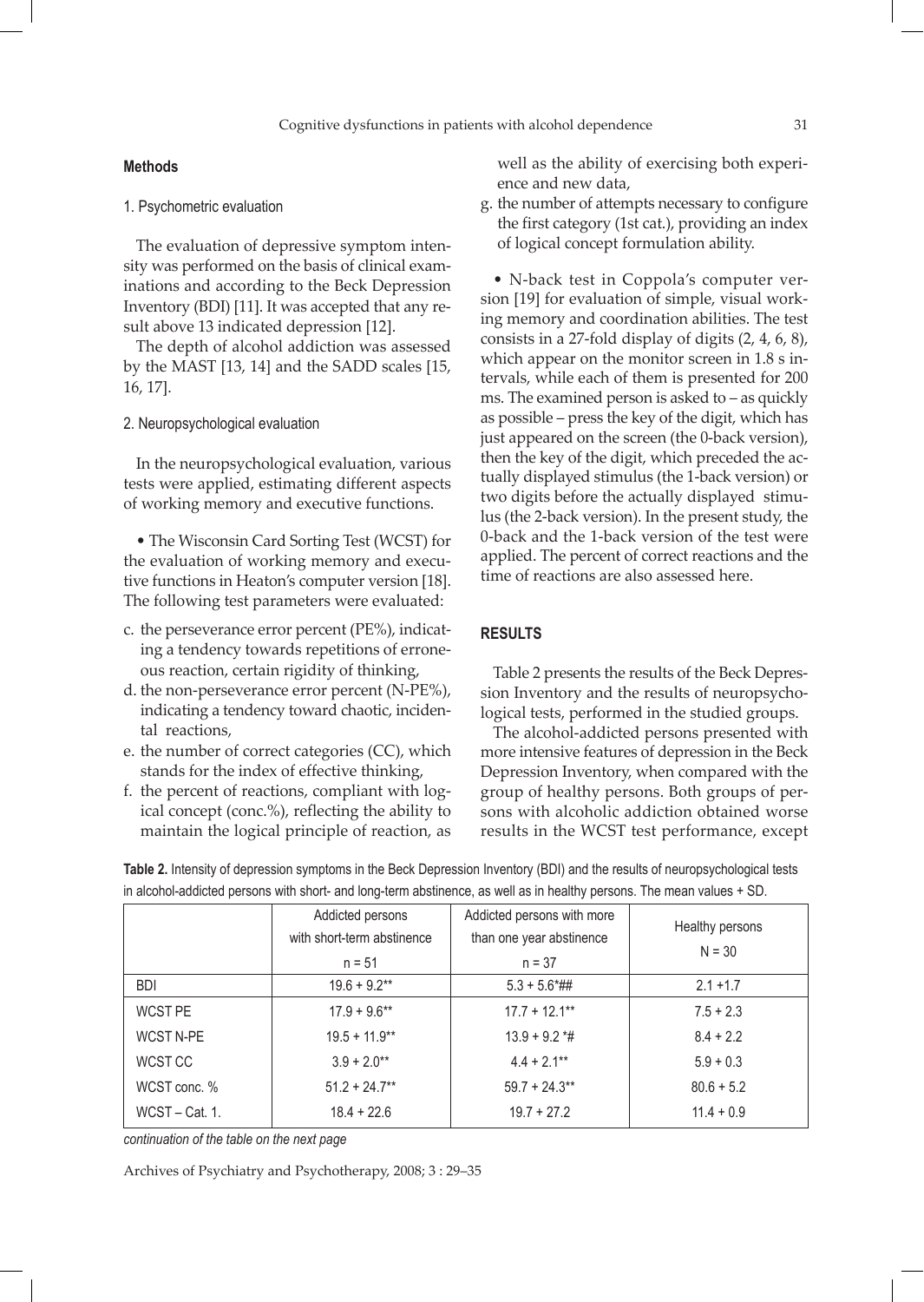32 Katarzyna Nowakowska et al.

| N-back test                |                    |                     |                 |
|----------------------------|--------------------|---------------------|-----------------|
| 1-back % of correct react. | $76.2 + 25.0^{**}$ | $78.3 + 23.0**$     | $92.4 + 232.5$  |
| 1-back reaction time       | $987.3 + 395.2**$  | $1064.6 + 316.5$ ** | $657.6 + 336.7$ |

Significant differences vs. healthy persons \* p<0.05; \*\*p<0.001

Significant differences between the group of alcohol-addicted persons with short-term abstinence and the group of alcohol-addicted persons with more than one year abstinence #p<0.05, ##p<0.001

the first category sorting time, as well in both subscales of the n-back (1-back) test. It is an evidence for the fact that alcohol-addicted persons, regardless of how long their abstinence duration is, present with considerable disorders of the frontal functions - the working memory and the executive functions.

A comparison of both groups with alcohol dependence demonstrates that patients with shortterm abstinence periods presented with a significantly higher intensity of depression features in the Beck Depression Inventory and obtained worse results in the WCST-NP performance than persons after long-term abstinence, while neither other WCST parameters nor n-back test performance revealed any significant improvement. It may be evidence that frontal dysfunctions in alcohol-addicted persons are rather fixed in character and the time period of abstinence has no effect, regarding either their reduction or elimination.

Table 3 presents correlations, observed between the patients' age, education, and addiction time periods, the intensity of depression symptoms and the results of neuropsychological tests.

The higher age of the examined patients was associated with the significantly higher number of perseverance errors in the WCST test, most strongly connected with lesion of the prefrontal cortex of the brain. It may then indicate that the effectiveness of the organ undergoes certain impairment, while there is a tendency towards more rigid thinking and lower flexibility of reactions.

Persons with more years of education studies presented with better results, regarding all the WSCT parameters, except the number of cards necessary to sort the 1st category. Those persons obtained lower indices of perseverance and nonperseverance errors, correctly sorted more categories and had a higher percent of answers, conformable with the logical concept. It seems then that better education may be a protective factor, regarding the alcohol-induced lesions of the frontal functions, as observed in alcoholism.

The time period of addiction correlated with performance outcomes of WCST, P and CC tests and, at the level of statistical tendency, with the WCST conc.%. The longer the addiction period, the more perseverance errors were made by the examined persons. They also sorted fewer cate-

**Table 3.** Correlations between the age, education, addiction duration and the enhancement of depression symptoms in the Beck Depression Inventory (BDI) and addiction intensity and the results of neuropsychological tests in the group of 88 alcoholaddicted persons. R-Spearman's.

|                     | N-back                    |                  | <b>WCST</b> |          |          |                     |            |
|---------------------|---------------------------|------------------|-------------|----------|----------|---------------------|------------|
|                     | % of correct<br>reactions | Reaction<br>time | PE          | N-PE     | CC       | Concentra-<br>tion% | Category 1 |
| Age                 | $-0.03$                   | 0.17             | $0.24*$     | $-0.04$  | $-0.16$  | $-0.11$             | 0.13       |
| Education           | 0.03                      | 0.05             | $-0.25*$    | $-0.25*$ | $0.26*$  | $0.25*$             | 0.04       |
| Addiction duration  | 0.05                      | 0.06             | $0.22*$     | 0.13     | $-0.22*$ | $-0.20(t)$          | 0.19       |
| Abstinence duration | 0.06                      | 0.07             | $-0.04$     | $-0.25*$ | 0.11     | 0.16                | $-0.07$    |

*continuation of the table on the next page*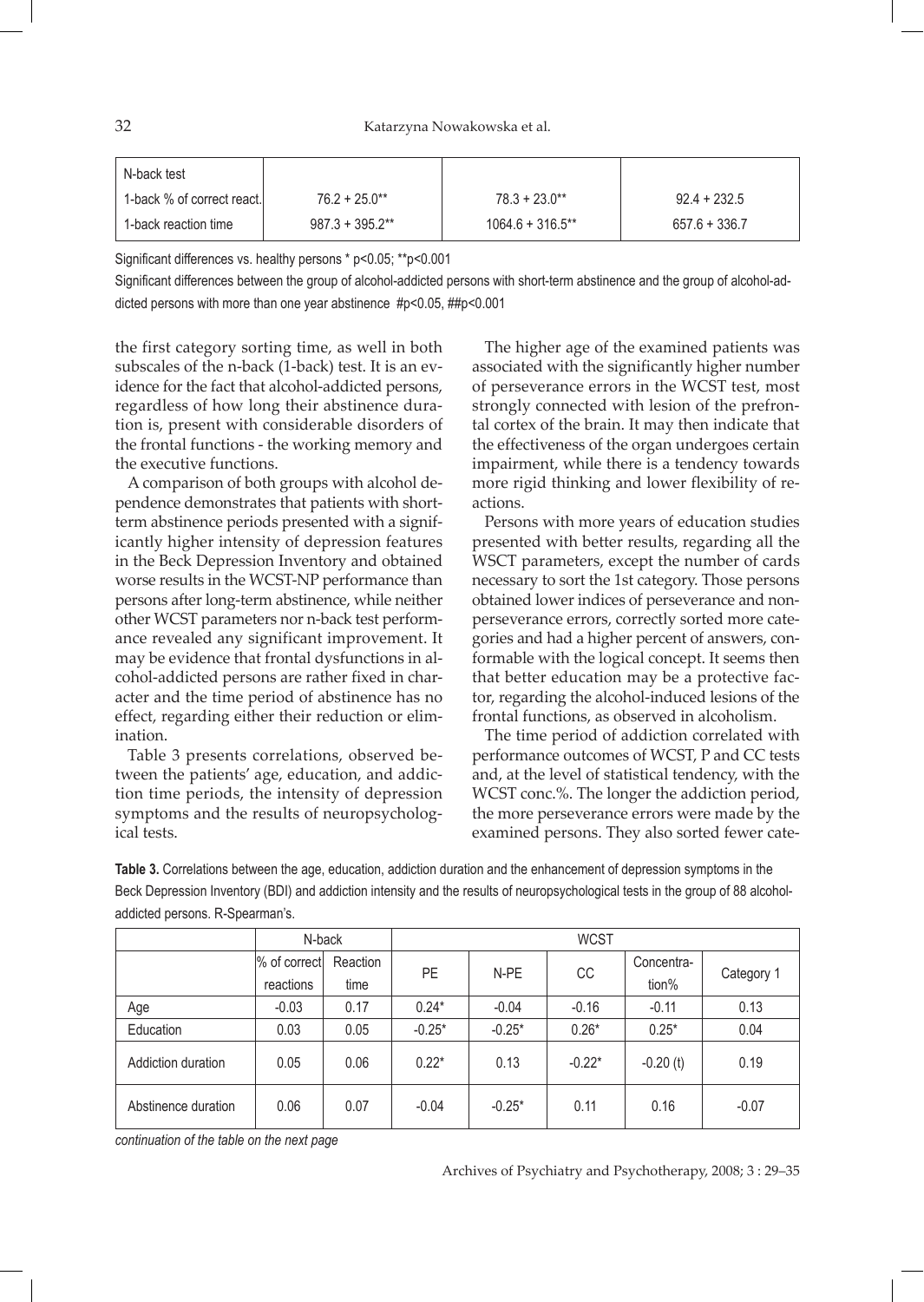Cognitive dysfunctions in patients with alcohol dependence 33

| <b>BDI</b>  | $-0.09$ | 0.07    | 0.05 | 0.07    | $-0.05$ | $-0.06$ | $-0.003$ |
|-------------|---------|---------|------|---------|---------|---------|----------|
| <b>MAST</b> | 0.03    | 0.02    | 0.11 | 0.01    | $-0.05$ | $-0.06$ | 0.01     |
| SADD        | $-0.02$ | $-0.12$ | 0.07 | 0.20(t) | $-0.06$ | $-0.10$ | 0.15     |

\*p<0.05

gories and presented with a lower index of answers, conformable with logical concept. It may be evidence for enhancing disorders of executive functions in long-addicted persons. In turn, the time period of abstinence correlated only with results of the WCST NP test, where the persons with long-term abstinence scored better results. The time period of abstinence was, however, of no significance for outcomes of the other neuropsychological tests, what favours the view that disorders of the frontal functions are fixed, remaining unchanged regardless of the abstinence period.

The results in the Beck Depression Inventory did not correlate with neuropsychological test performance in the studied group of patients, indicating that the intensification of cognitive function disturbances, observed in alcohol-addicted persons, remains independent of the degree of depression symptoms. Neither was any correlation demonstrated between the intensity of addiction symptoms in the MAST and SADD scales and the results of neuropsychological tests, except the small correlation, observed between the higher score in the SADD scale (t) and the higher percent of non-perseverance errors in WCST.

## **DISCUSSION**

It has been demonstrated in this study that enhanced disorders of the frontal functions – the working memory and executive functions – are observed in persons with alcohol-dependence. Alcohol addicted patients obtained significantly lower scores in the tests, which evaluate these processes, in comparison with sex-, age- and education-matched healthy persons. It confirms the observations of other authors, who report disorders of the working memory and cognitive functions, i.e., the processes, associated with the functionality of the brain prefrontal cortex [7, 9]. Authors from the University of Texas, following the results of the Wisconsin Card Sorting Test (WCST) and of verbal efficacy tests, stated that a better score, regarding those abilities, could be a predictive factor for therapy effectiveness, administered to change drinking habits [9].

As it appears from our studies, cognitive function disturbances were similar in either group of the examined patients, i.e., those with short and long abstinence period. No statistically significant differences were found in the WCST or n-back test performance between those groups of patients, except the level of non-perseverance errors, associated mainly with the concentration process functionality. In patients with longer abstinence periods, the index of non-perseverance errors was lower, which may indicate beneficial changes, mainly with regards to concentration processes, so important in the functionality of the central executive system. Unfortunately, our results indicate that disorders of the frontal functions do not undergo any improvement in the course of the abstinence period duration. It means that the changes are fixed in character and present at various stages of the alcoholic disease.

The above observation was confirmed by a correlation analysis, in which it was demonstrated that the time period of abstinence maintenance was not correlated with improvement of cognitive functions, except the improvement, observed with regards to non-perseverance errors in the WCST. An association was also observed in the study between the addiction time period and poorer performance of the WCST and n-back tests. The persons with longer addiction time obtained worse results in the WCST test, regarding the number of perseverance errors, which may be evidence for some rigidity of reactions and thinking, reaction repeatability and lower behaviour flexibility, as well as the scope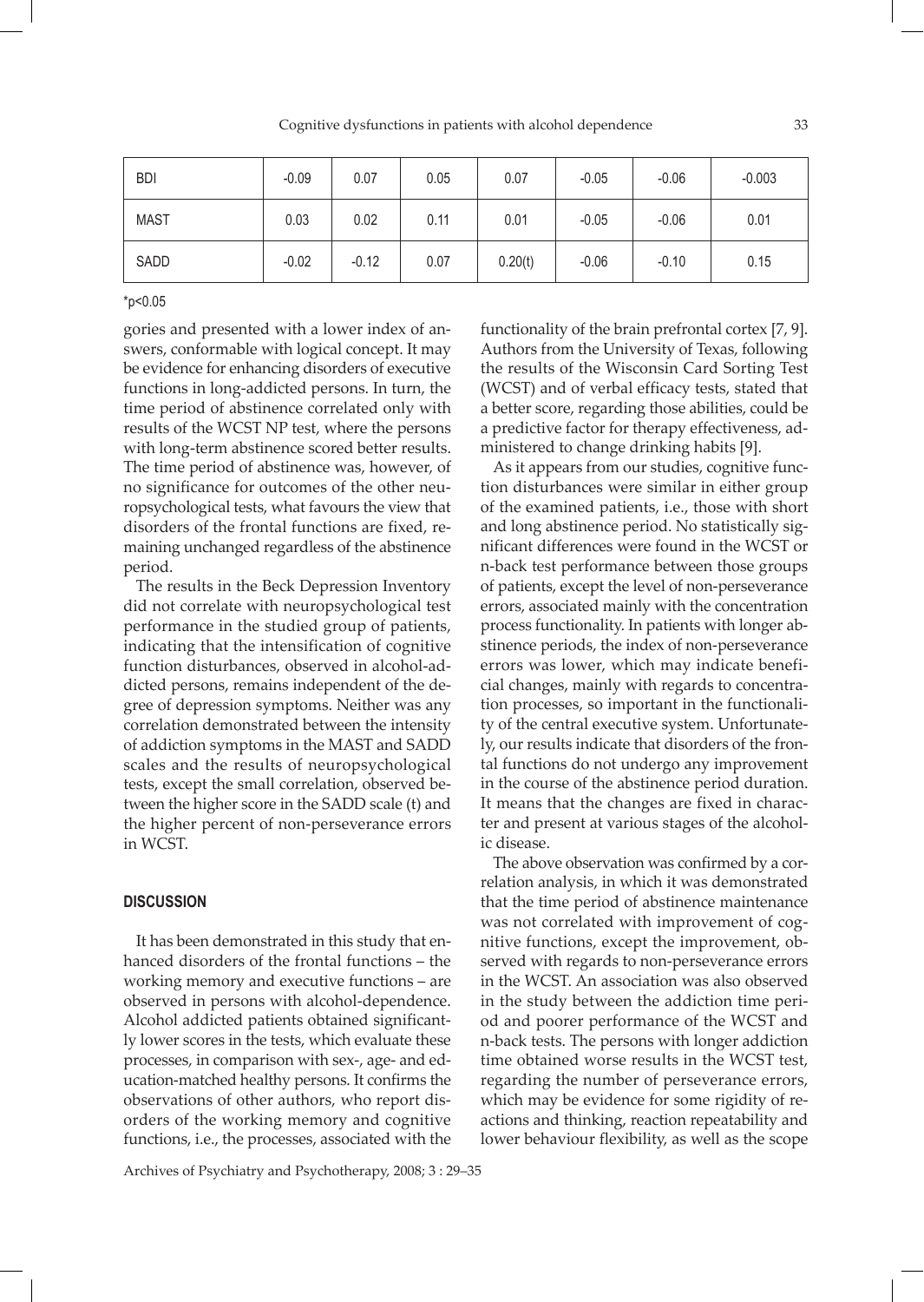of property sorted categories, which in turn shows worse effectiveness of thinking.

The to-date's results of studies, performed in a group of patients with alcoholic addiction, did not bring any unequivocal answer to the question, whether disturbances of the cognitive functions, associated with the prefrontal cortex functionality, are transient, depending on clinical factors, or fixed.

Some authors maintain that the time period of abstinence preservation may be connected with improvement of the cognitive functions [3, 20, 21], however, this assumption is not confirmed in results of other studies. Following the results of American authors, it can be stated that neurobiological changes in the central nervous system, resulting from chronic intoxication, get only partially moderated, what may be connected with but a fragmentary improvement of the cognitive skills, which however, do not attain their premorbid levels [22]. Other authors make a point of the observation that only some patients, who maintain long-term abstinence, present some improvement regarding their frontal functions. It may be connected with individual predispositions with regards to premorbid efficiency of the central nervous system or with the dose of consumed alcohol [23, 24]. Some French authors have found that alcohol-induced disorders of the cognitive functions result from progressive brain lesion and, in some patients, even in those who maintain abstinence, they not only do not improve but may even attain the level of alcoholic dementia [25].

In our studies, we have shown a relationship between higher education (a higher number of completed education studies) and the higher level of executive functions. It may be evidence that higher education is of protective significance, regarding front al function disorders.

However, no significant relationship was found between the intensification of depression symptoms and the enhancement of front al function disorders in the examined patients, despite the results of studies on patients with depression, which reveal a clear relationship between depression and the degree of disorders of working memory and executive functions [26, 27]. Perhaps, in persons with alcohol addiction, there is a different mechanism of frontal dysfunction and depression. Ueckerman et al. [12] obtained

similar data, stating that frontal dysfunction - although very significant in alcohol-addicted persons – bears no direct relationship with the occurrence of depressive disorders. Also Rosenbloom et al. [7] assume that disturbances of executive function, associated with dysfunction of the frontal cortex of the brain, reveal slight correlation with mood changes (dysphoria).

## **CONCLUSIONS**

- 1. When compared with healthy subjects, persons with alcohol addiction show significant disorders of various aspects of the working memory and executive functions.
- 2. Persons with short- and long-term abstinence showed a similar degree of frontal dysfunction, beside a higher efficacy of attention-dependent processes in persons with long-term abstinence, which may indicate a fixed character of these disorders.
- 3. The disease duration was associated with the worse efficacy of frontal functions, while higher education with better performance of all the tests.
- 4. The intensity of depression features was not related to the enhancement of cognitive function disorders in the studied groups.

## **REFERENCES**

- 1. Parsons OA. Neurocognitive deficits in alcoholics and social drinkers: A continuum? Alcohol Clin Exp Res. 1998, 22: 954–961.
- 2. Pfefferbaum A, Desmond JE, Galloway C. Reorganization of frontal systems used by alcoholics for spatial working memory: An fMRI study. NeuroImage 2001, 13:1–14.
- 3. Sullivan EV, Rosenbloom MJ, Lim KO, Pfefferbaum A. Longitudinal changes in cognition, gait, and balance in abstinent and relapsed alcoholic men: relationships to changes in brain structure. Neuropsychology 2000, 14:178–88.
- 4. Bechara A, Dolan S, Denburg N, Hindes A, Anderson SW, Nathan PE. Decision- making deficits, linked to a dysfunctional ventromedial prefrontal cortex, revealed in alcohol and stimulant abusers. Neuropsychologia 2001, 39: 376–389.
- 5. Noël X, Sferrazza R, Linden M, Paternot J, Verhas M, Hanak C, Pelc I, Verbanck P. Contribution of frontal cerebral blood flow measured by 99mTcbicisate SPECT and executive function deficits to predicting treatment outcome in alcohol-dependent patients. Alcohol 2002, 37: 347–54.